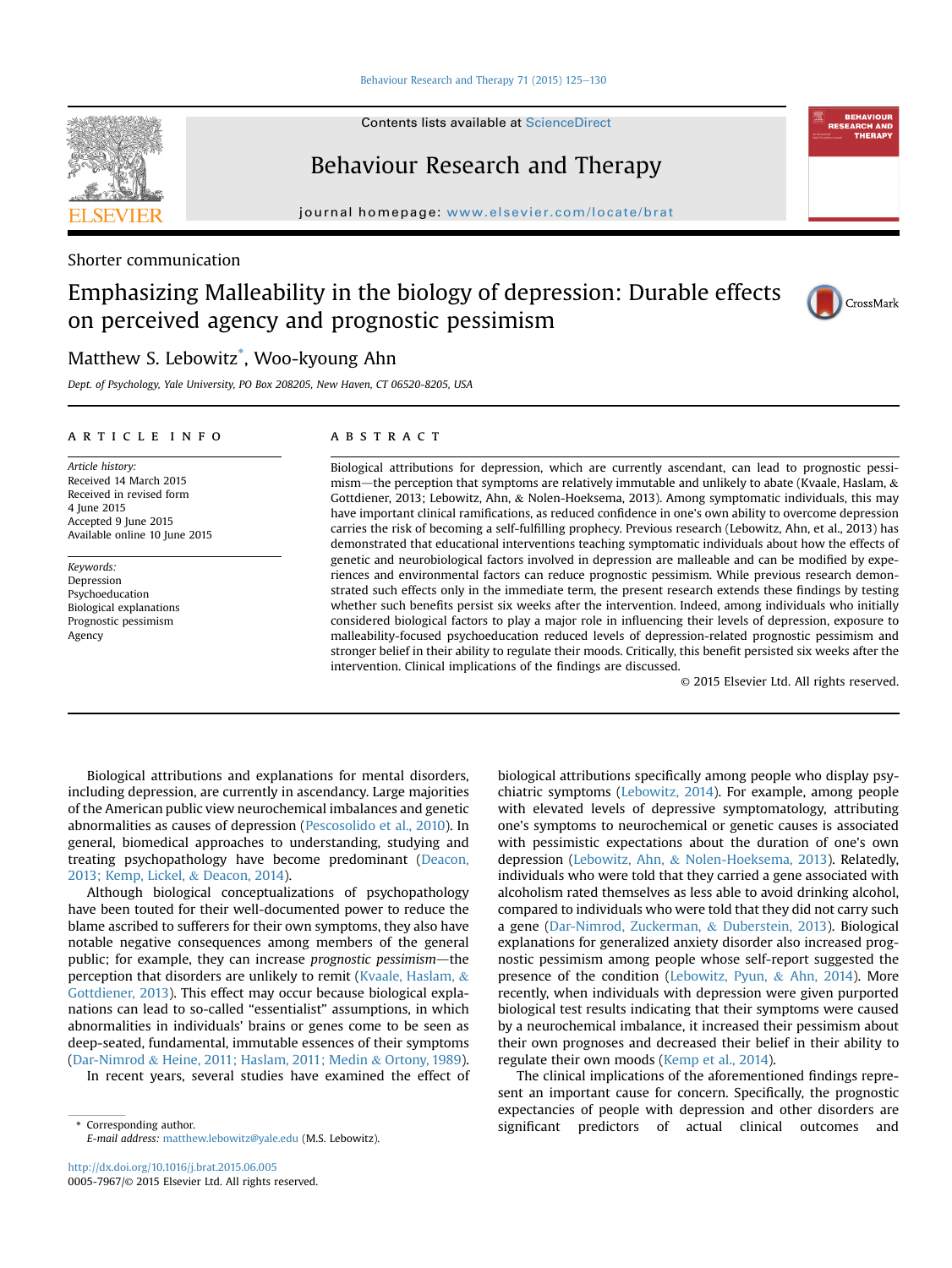responsiveness to treatment ([Greenberg, Constantino,](#page-4-0) & [Bruce,](#page-4-0) [2006; Mondloch, Cole,](#page-4-0) & [Frank, 2001; Rutherford, Wager,](#page-4-0) & [Roose, 2010](#page-4-0)). That is, when people are pessimistic about their own prospects of overcoming a disorder or benefitting from treatment-which may be especially likely if they attribute their symptoms to biological causes—their negative outlooks can become self-fulfilling prophecies.

However, essentialist beliefs about the biology of depression and other mental disorders are inconsistent with current science. The brain maintains the ability to change and adapt to environments and experiences, known as neuroplasticity, well into adult-hood [\(Lozano, 2011\)](#page-5-0), and psychiatric treatments—including nonbiomedical psychotherapies-cause observable neurobiological changes in patients [\(Linden, 2006](#page-5-0)). The relationship between genes and risk for psychiatric disorders, including depression, can also be moderated by environments and experiences, and in some cases these factors can lead to epigenetic changes that chemically alter gene expression ([Lau](#page-4-0) & [Eley, 2010; Rutter, Mof](#page-4-0)fitt, & [Caspi, 2006\)](#page-4-0). Clearly, the assumption that biological understandings of psychopathology imply that symptoms are immutable and outside the control of their sufferers-an assumption upon which the common association of biological attributions with prognostic pessimism appears to be based—is misguided.

Such misunderstandings may be a promising target for intervention. In previous research, we developed a psychoeducation intervention, delivered in the form of a brief audiovisual presentation, which focused on the malleability of biological factors involved in depression, including information about neuroplasticity and how gene effects can be altered through epigenetics and gene-by-environment interactions [\(Lebowitz et al., 2013\)](#page-4-0). Among people with and without elevated depressive symptomatology, this intervention significantly decreased prognostic pessimism, increased feelings of agency regarding the ability to positively influence one's own mood, and reduced generalized feelings of hopelessness.

However, these effects were observed immediately following administration of the intervention, leaving the question of whether such an intervention might have longer-term effects unresolved. A demonstration of long-term benefits would be critical to determining whether this kind of intervention might have useful realworld clinical applications.

Thus, in the present study, we tested whether the beneficial effects of a similar psychoeducation intervention would remain at follow-up after six weeks. We also measured participants' beliefs about the extent to which biological factors influenced their moods and levels of depression. Because the intervention was targeted at changing their views about the role of biology in depression, we hypothesized that it might be more effective among individuals who more strongly believed that biological factors (e.g., genes, neurochemistry) determine their moods and levels of depression.

## 1. Method

### 1.1. Participants and recruitment

Participants were recruited using the online Mechanical Turk system from [Amazon.com,](http://Amazon.com) which allows users to complete short tasks in exchange for monetary compensation ([Buhrmester, Kwang,](#page-4-0)  $&$  [Gosling, 2011\)](#page-4-0). The initial sample consisted of 454 US. adults (55.3% female, 43.4% male, 1.3% unknown gender; 83.9% White/ Caucasian) ranging in age from 18 to 70 years ( $M = 33.27$ ,  $SD = 10.62$ ).

Six weeks after their initial ("T1") participation, participants were contacted and asked to provide follow-up ("T2") data (see Procedures). Mechanical Turk user IDs were used to match T2 responses to the T1 responses of the same participant. The followup sample ( $n = 255$ ) was demographically comparable to the full initial sample. Specifically, T2 respondents were 52.5% female, 46.3% male, 1.2% unknown gender, and 86.7% White/Caucasian; they ranged in age from 18 to 70 years ( $M = 34.63$ ,  $SD = 11.14$ ).

## 1.2. Procedures

Study procedures were administered using [Qualtrics.com](http://Qualtrics.com) online survey software. Upon initially providing informed consent at the beginning of T1, participants were randomly assigned to one of two conditions: intervention ( $n = 227$ ) or control ( $n = 227$ ). All participants then completed the Beck Depression Inventory-II (BDI-II), a well-validated and widely used measure of depression symptomatology ([Dozois, 2010\)](#page-4-0). (We omitted one BDI-II item, "Suicidal Thoughts or Wishes," because our online procedures precluded appropriate responses to reports of suicidality.) We collected this data to ensure that there was no systematic difference in depressive symptomatology between the two conditions. Indeed, there were no significant differences in BDI-II scores between participants in the intervention ( $M = 13.22$ ,  $SD = 11.36$ ) and control ( $M = 13.52$ ,  $SD = 11.35$ ) conditions,  $t(452) = .28$ ,  $p = .78$ .

Next, participants were presented with a list of six factors that could plausibly lead to depressive symptoms (e.g., "Stress") and asked to "indicate the extent to which you believe each of the following factors is involved in determining your mood (for example, how much each factor affects whether or not you feel sad or depressed)." These ratings were made on a 7-point scale  $(1 = "Not at all" 7 = "Very much"). Two of the factors were bio$ logical: "Genetics" and "Neurobiology (e.g. brain chemistry)." The remaining items were fillers to disguise the true reason for these ratings (e.g. "Your childhood or the way you were raised," "Your environment or events that take place in your life").

Participants in the intervention condition were then presented with an onscreen audiovisual psychoeducation intervention in the form of a YouTube video, approximately 7 min in length. Based on a similar intervention developed for earlier research ([Lebowitz et al.,](#page-4-0) [2013\)](#page-4-0), it focused on the malleability of biological factors involved in depression, including a primer on how genes can be "turned on and off" through epigenetic mechanisms and how brain chemistry and activity can be modulated through experience, including psychotherapy. Participants who watched the video were then instructed, before proceeding, to write a short letter to a depressed individual, using information from the video they watched, to persuade the person to see depression "in a new light." This approach took advantage of the "saying-is-believing" effect, a tendency for people to internalize viewpoints they have advocated ([Aronson, Fried,](#page-4-0) & [Good, 2002; Higgins, 1999; Lebowitz et al., 2013; Walton](#page-4-0) & [Cohen, 2011](#page-4-0)). Participants in the control condition did not view any video or receive any other intervention and did not complete this "saying-is-believing" procedure.

All participants then completed the two T1 dependent measures. The first, which gauged participants' perceptions of their own agency in responding to possible future episodes of depression, was a version of the Negative Mood Regulation (NMR) scale ([Catanzaro](#page-4-0) & [Mearns, 1990; Kemp et al., 2014](#page-4-0)) that was modified for the present research. The original measure consists of a single stem ("When I'm upset, I believe that …") and asks respondents to rate each of 30 possible sentence-completing items (e.g., "… I can do something to feel better") on a five-point scale. To create our modified version, we removed some items (e.g., "Doing something nice for someone else will cheer me up") deemed irrelevant to the contents of our intervention, and altered others to increase their relevance (e.g., from "I can find a way to relax" to "Reducing my stress will help cheer me up"). That is, the intervention video did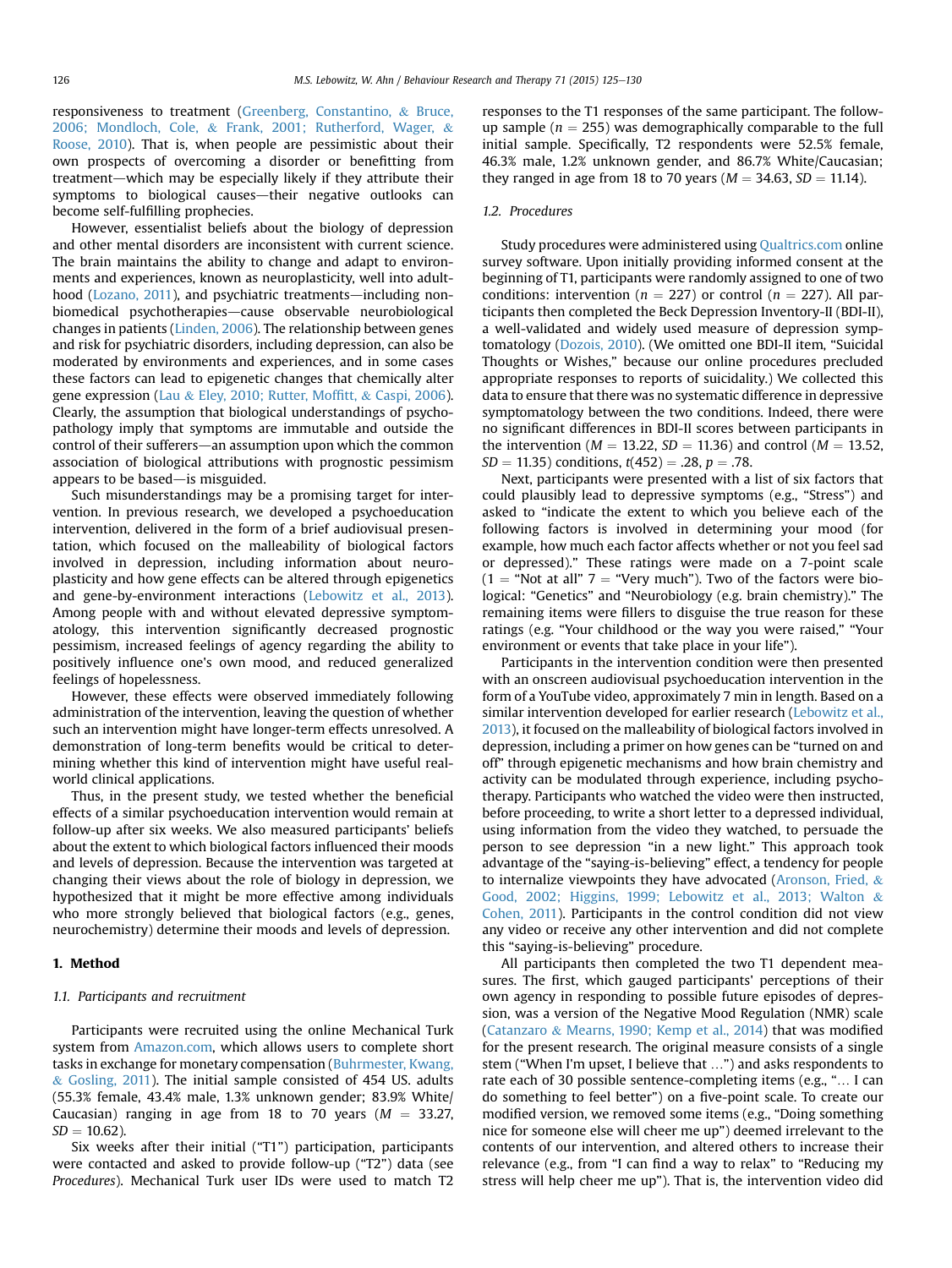not discuss doing nice things for others as a helpful approach against depression, but it did discuss managing stress as such a beneficial strategy. We sought a measure in which all items would be directly relevant to the contents of the intervention. We also changed the stem to "If I become depressed in the future, I believe that …" and converted all items to future tense (e.g. from "Wallowing in it is all I can do" to "Wallowing in it is all I will be able to do"). The modified NMR scale included a total of 17 items (Cronbach  $alpha = .92$ ). Responses to all items were averaged to compute a single NMR score for each participant, ranging from 1 to 5, with higher scores indicating greater confidence in one's own agency in responding to depression.

The other dependent measure gauged prognostic pessimism by asking participants to imagine if they were to become depressed in the future and then rate how permanent this depression would be, on a scale from 1 ("Not at all permanent") to 7 ("Very permanent"). At the end of the T1 study procedures, participants were asked optional demographic questions. They were then redirected to a separate online form into which they were asked to enter their email addresses so that they could subsequently be invited to complete T2 measures. This yielded 403 e-mail addresses, which were stored separately from (and could not be linked to) T1 data in order to preserve the anonymous nature of participants' responses.

Six weeks later, a message was sent to all of the e-mail addresses including a link allowing recipients to enroll in T2 via Mechanical Turk. Participants were given a maximum of one week to complete the T2 measures. Of the 255 T2 respondents, 125 had been assigned to the control condition at T1, while the other 130 had received the intervention at T1. The T2 procedure was the same for both conditions, and consisted only of the dependent measures completed at T1 (the modified NMR scale and the prognostic pessimism item) without any reminder of the contents of the intervention for those in the intervention condition.

#### 2. Results

Unsurprisingly, BDI-II scores had a significant negative correlation with NMR scores (T1:  $r = -.53$ ,  $p < .001$ ; T2:  $r = -.56$ ,  $p < .001$ ) and a significant positive correlation with prognostic pessimism ratings (T1:  $r = .55$ ,  $p < .001$ ; T2:  $r = .58$ ,  $p < .001$ ). (See [Appendix](#page-4-0) for further analyses involving BDI-II scores).

Ratings of the two biological factors as determinants of a participant's mood were significantly correlated ( $r = .53$ ,  $p < .001$ ) and were thus averaged to compute an index of the extent to which participants attributed their moods to biological causes. Among participants in the control condition, biological attributions were negatively correlated with NMR scores ( $r = -.19$ ,  $p < .01$ ) and positively correlated with prognostic pessimism scores ( $r = .19$ ,  $p < .01$ ). This replicated previous research demonstrating that absent any intervention, the more people attribute their mood states to biological factors, the more prognostic pessimism they tend to exhibit [\(Lebowitz et al., 2013\)](#page-4-0).

The mean length of letters to a hypothetical depressed person written by the 227 participants who completed T1 in the intervention condition as part of the "saying-is-believing" procedure was 673.70 characters ( $SD = 334.82$ ); all but two participants wrote at least 100 characters. Interestingly, the length of these letters had a significant positive correlation with NMR scores ( $r = .15$ ,  $p = .03$ ) and significant negative correlation with prognostic pessimism ratings ( $r = -.19$ ,  $p < .01$ ). This finding is consistent with the notion that the saying-is-believing effect successfully increased the strength of the intervention.

Using a median split, we categorized participants whose biological attribution ratings averaged at least a 5 (out of 7) as holding strong biological attributions, while others were categorized as holding weak biological attributions. That the median split resulted in a cut-point slightly above the scale midpoint of 4 is perhaps relatively unsurprising, given the prevalence of biological attributions for depression [\(Pescosolido et al., 2010\)](#page-5-0). This grouping was used to test whether biological conceptualizations of one's mood would moderate the intervention's effects.

We first analyzed the T1 data of all participants using 2 (condition: intervention vs. control)  $\times$  2 (biological attributions: weak vs. strong) univariate ANOVAs. For NMR scores, there was a significant effect of condition,  $F(1,450) = 24.90$ ,  $p < .001$ ,  $\eta^2 p = .05$ . However, this was qualified by a significant two-way interaction, F  $(1, 450) = 6.33, p = .01, \eta^2$ <sub>p</sub> = .01 (see Fig. 1). Further analysis revealed that the intervention yielded significantly higher T1 NMR scores, compared to the control condition, among participants with weak biological attributions,  $t(260) = 2.05$ ,  $p = .04$ ,  $d = .25$ , and among those with strong biological attributions,  $t(190) = 4.53$ ,  $p < .001$ ,  $d = .66$ . This difference in mean T1 NMR scores between the two conditions was greater among participants with strong biological attributions ( $Ms = 3.78$  vs. 3.28) than among those with weak biological attributions ( $Ms = 3.74$  vs. 3.57). For prognostic pessimism at T1 (see [Table 1,](#page-3-0) top half), ratings were lower overall among participants who received the intervention, F  $(1,449) = 10.49, p = .001, \eta^2$ <sub>p</sub> = .02. Although the two-way interaction did not reach significance,  $F(1, 449) = 3.05$ ,  $p = .08$ ,  $\eta^2 p = .01$ . further analysis revealed that the intervention yielded significantly lower T1 prognostic pessimism ratings (versus the control condition) among participants with strong biological attributions,  $t(189) = 3.13$ ,  $p < .01$ ,  $d = .46$ , but not among participants with weak biological attributions,  $t(260) = 1.19$ ,  $p = .24$ ,  $d = .15$ .

Next, we tested whether the benefit of the intervention persisted over time among participants who completed T2. An initial 2 (condition)  $\times$  2 (biological attributions: strong vs. weak)  $\times$  2 (time: T1 vs. T2) mixed ANOVA with 'time' as a within-subjects variable revealed that the two-way interaction of condition by biological attribution strength was significant overall for both NMR scores,  $F(1,250) = 10.90, p = .001, \eta^2 p = .04$  and prognostic pessimism ratings,  $F(1,250) = 4.07$ ,  $p < .05$ ,  $\eta^2$ <sub>p</sub> = .02. These interaction effects were obtained because the intervention effect was stronger among those with strong biological attributions than those with weak biological attributions (see below for details). Most critically, there were no significant three-way interactions involving time for NMR scores or prognostic pessimism ratings (all  $Fs \leq .2$ , all  $ps > .65$ , all  $\eta^2$ <sub>p</sub>s  $\leq$  .001), indicating that the two-way interactions of condition by biological attribution strength followed the same pattern across the two time points. To explain this, we report below the



Fig. 1. T1 Scores, by condition, on the modified Negative Mood Regulation scale; higher scores on the 7-point scale indicate stronger confidence in one's ability to regulate one's own negative moods. Error bars indicate  $\pm$  one standard error.  $N = 454$ .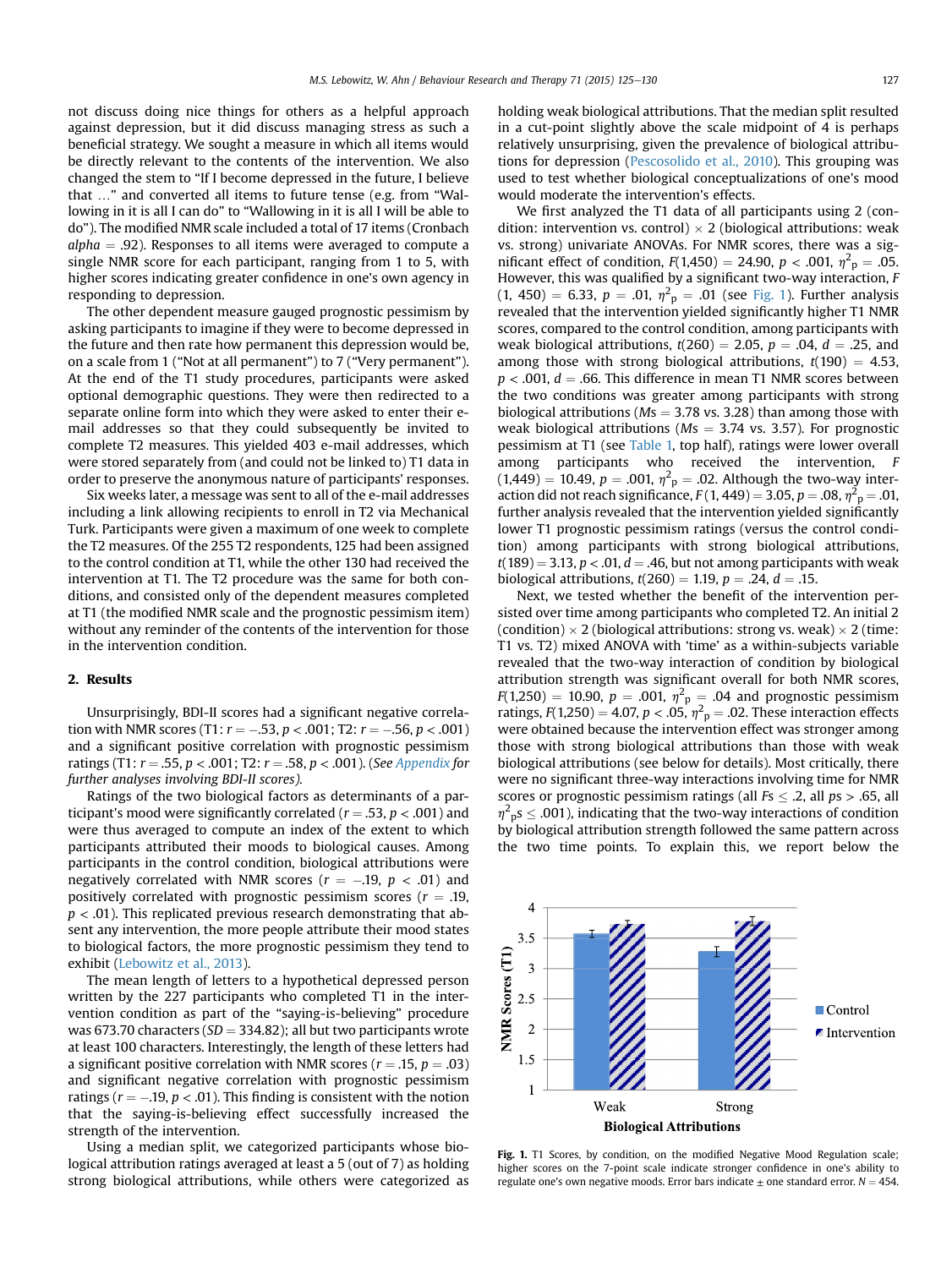#### <span id="page-3-0"></span>Table 1

Prognostic pessimism ratings, by condition, at T1 and T2. Scores indicate how permanent participants felt their condition would be if they were to experience depression in the future, from 1 (Not at All Permanent) to 7 (Very Permanent).

| Time point     | Condition    | <b>Biological Attributions</b> | Mean | SD   | N   |
|----------------|--------------|--------------------------------|------|------|-----|
| T1             | Control      | Weak                           | 2.70 | 1.57 | 128 |
|                |              | Strong                         | 3.19 | 1.66 | 99  |
|                | Intervention | Weak                           | 2.49 | 1.28 | 134 |
|                |              | Strong                         | 2.49 | 1.42 | 92  |
| T <sub>2</sub> | Control      | Weak                           | 2.61 | 1.58 | 64  |
|                |              | Strong                         | 2.97 | 1.65 | 61  |
|                | Intervention | Weak                           | 2.77 | 1.52 | 78  |
|                |              | Strong                         | 2.39 | 1.36 | 51  |

interaction effects of condition by biological attribution broken down by time point.

Although the T1 scores included in this analysis were restricted to those of participants who also provided T2 responses, the twoway (condition by biological attribution strength) interactions for T1 responses were significant for NMR scores,  $F(1,251) = 8.51$ ,  $p < .01$ ,  $\eta^2$ <sub>p</sub> = .03, and marginally significant for prognostic pessimism,  $F(1,250) = 3.29$ ,  $p = .07$ ,  $\eta^2$ <sub>p</sub> = .01. Among participants with weak biological attributions, T1 NMR scores were not significantly different between those who received the intervention and those in the control condition,  $Ms = 3.70$  vs. 3.50,  $t(111) = 1.63$ ,  $p = .11$ , though the intervention did yield lower prognostic pessimism ratings ( $Ms = 2.42$  vs. 2.94),  $t(140) = 2.02$  p < .05. The significant interaction effect was obtained because as with the full sample, the differences between the two conditions were much greater among participants with strong biological attributions. Among such participants, those who received the intervention had significantly higher T1 NMR scores,  $Ms = 3.95$  vs. 3.19,  $t(111) = 4.95$ ,  $p < .001$ , and significantly lower prognostic pessimism ratings ( $Ms = 2.08$  vs. 3.30) compared to those in the control condition,  $t(110) = 4.17$ ,  $p < .001$ .

More importantly, the two-way (condition by biological attribution strength) interactions at T2 was still significant for NMR scores,  $F(1,251) = 10.54$ ,  $p = .001$  (see Fig. 2), and marginally significant for prognostic pessimism ratings,  $F(1,251) = 3.27$ ,  $p = .07$ (see Table 1, bottom half). Further analysis revealed that among participants with weak biological attributions, the effect of the intervention at T2 was not significant for NMR scores,  $t(140) = 1.35$ ,  $p = .18$ , or for prognostic pessimism ratings,  $t(140) = .61$ ,  $p = .54$ . However, among participants with strong biological attributions, those who received the intervention had higher T2 NMR scores,  $t(111) = 3.04$ ,  $p < .01$ , and marginally lower prognostic pessimism



Fig. 2. T2 Scores, by condition, on the modified Negative Mood Regulation scale; higher scores on the 7-point scale indicate stronger confidence in one's ability to regulate one's own negative moods. Error bars indicate  $\pm$  one standard error.  $N = 255$ .

ratings,  $t(111) = 1.89$ ,  $p = .06$ , compared to those in the control condition.

## 3. Discussion

The present study conceptually replicates earlier research ([Lebowitz et al., 2013\)](#page-4-0) demonstrating that a brief psychoeducation intervention focusing on the malleability of biological factors involved in depression can significantly increase people's confidence in their own ability to recover from future depressive episodes. Most importantly, the present study indicates that the benefits of the intervention are durable rather than limited to the immediate term: significant effects were evident six weeks after administration of the intervention.

The current demonstration of the long-term effects of the intervention has several important empirical and clinical implications. First, it shows that the previously demonstrated effects of this type of intervention [\(Lebowitz et al., 2013](#page-4-0)) were unlikely to have been due to demand characteristics, in which participants who received the intervention provided responses that were consistent with the videos they watched moments before. Even without any reminder of the intervention's content, our participants still showed reduced prognostic pessimism and increased feelings of agency and control over their moods six weeks after they watched the video. This suggests that the intervention is likely to have truly produced longstanding changed in beliefs about biology's role in mood.

Clinically, the fact that the effects of our audiovisual presentation appeared to last at least six weeks suggests the possibility that such an intervention might be effectively utilized as a part of treatment programs, even if it takes the form of a brief psychoeducation module administered a single time, without subsequent reminders. Nevertheless, future studies could test whether the effects of such an intervention would last over even longer periods of time. Of particular relevance might be research testing whether the beneficial effects would last for the duration of treatment for depression (which can last months or years), or over stressful periods (e.g., major life transitions, etc.). Any findings that suggest limits to the durability of the intervention's effects could be informative in decisions regarding the optimal intervals at which to administer reminders of its content, if such reminders are found to be necessary.

On the other hand, it is also possible that the effects of an intervention like the one used in the present research may last longer than six weeks. Previous research that served as an inspiration for the present study ([Walton](#page-5-0) & [Cohen, 2011\)](#page-5-0) showed that a brief intervention among college freshman framing social difficulties as common and temporary had a lasting beneficial effect: over a three-year observation period, it improved the grades, selfreported health, and wellbeing of African-American students, a socially disadvantaged group in academic contexts. One reason why such interventions can have such long-lasting benefits is that they may alter how individuals perceive their experience, creating a positive feedback loop in which initial benefits reinforce the contents of the intervention, leading to further benefits over time ([Walton](#page-5-0)  $& Cohen, 2011$ ). In the case of the present intervention, its immediate effects—such as initial inductions of positive mood and increased feelings of empowerment—might lead people to feel less vulnerable to negative moods and depressive episodes, leading to further increases over time in feelings of agency regarding moodregulation abilities.

Another important clinical implication of the current findings lies in the fact that the intervention used was a short audiovisual presentation, representing a relatively low-cost, highly scalable and accessible means of countering the potential negative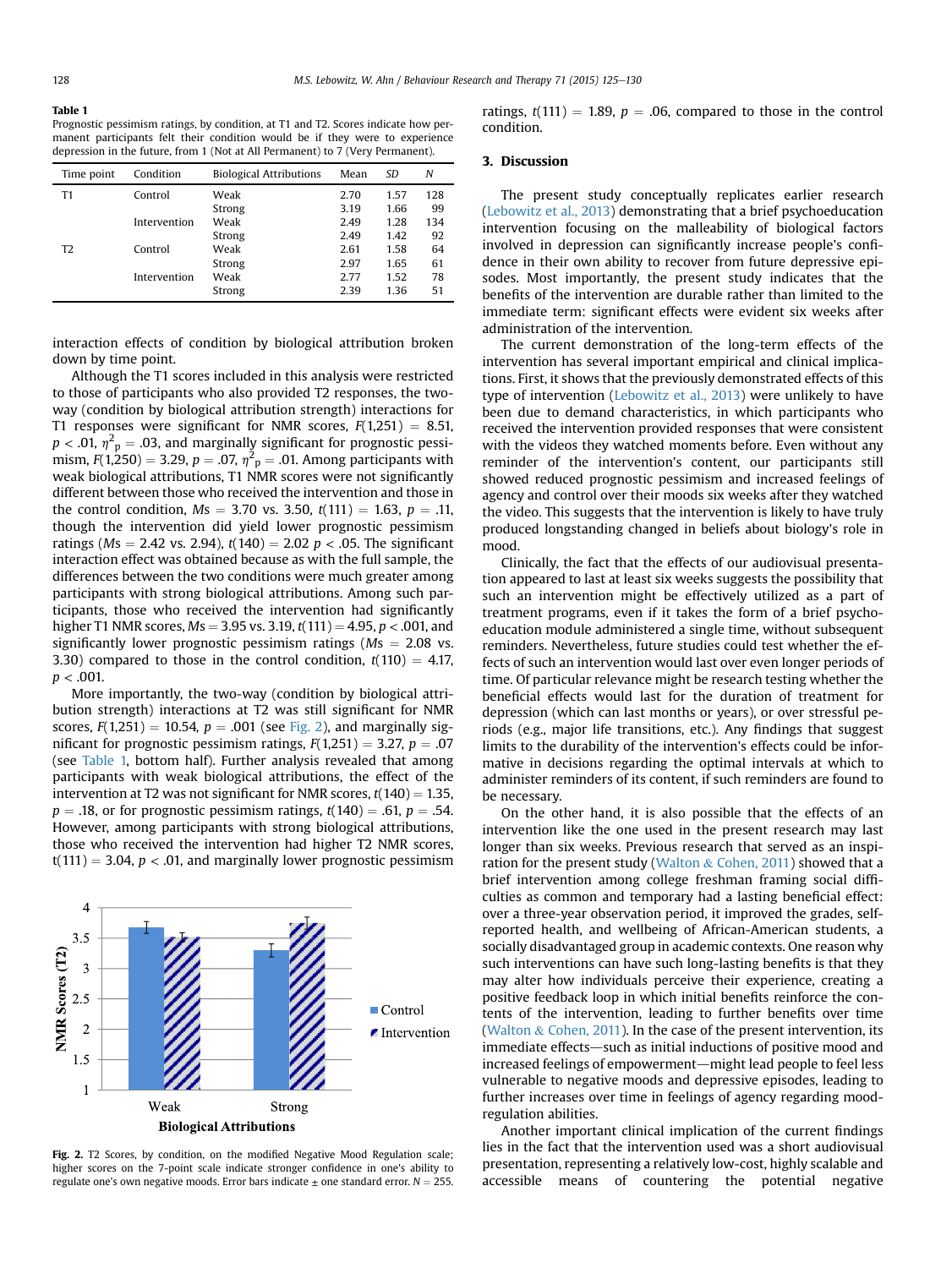<span id="page-4-0"></span>consequences of attributing one's mood to biological factors. Thus, the intervention can be publically available online or readily used in relevant contexts, such as high school health education or freshmen orientations in college to dispel misconceptions about depression.

Our findings suggest that such an intervention is likely to be particularly helpful among individuals who perceive biological factors as having a major role in influencing their moods. Thus, it may be beneficial for clinicians to ascertain whether patients see their symptoms as stemming from biological causes. For those with strong biological attributions, malleability-focused psychoeducation could be helpful, especially since positive outcome expectancies are an important determinant of actual prognosis and responsiveness to treatment (Greenberg et al., 2006; Mondloch et al., 2001; Rutherford et al., 2010). This is especially noteworthy considering that such individuals, are as previous research demonstrates (Lebowitz et al., 2013), especially vulnerable to doubting their own prospects of recovering from depression.

Several methodological aspects of the present study merit discussion. First, the online administration of our study procedures entailed both benefits and limitations. Its advantages over recruitment from a clinical or laboratory setting removed some selection biases (e.g., geographic restrictions, special characteristics of people who seek mental-health treatment). However, administering the study online probably accounted, in large part, for the relatively high attrition rate from T1 to T2. While the demographic background of the sample who returned to T2 was similar to our original sample, a more aggressive follow-up procedure could improve the design of future studies.

Additionally, as with most intervention programs, our intervention was not effective for every participant, while effective enough to show statistically significant effects. Future research could further examine what individual differences might explain resistance to such an intervention. Possible reasons might be relatively minor (e.g., inattentiveness during intervention, skepticism about psychology experiments) or major (e.g., deep-seated misconceptions about the role of biology in depression). Future investigation could shed new light on ways to more effectively mitigate the negative consequences of biological attributions for depression.

## Acknowledgments

This work was supported by the National Institutes of Health [grant number R01-HG007653].

## Appendix

## Analyses of BDI-II scores as a moderator of the intervention's effects.

An initial set of linear regressions revealed that there were no significant three-way (condition  $\times$  BDI-II score  $\times$  biochemical/genetic attribution rating) interactions in predicting NMR scores or prognostic pessimism ratings at T1 or T2 (all  $bs < .01$ , all  $ps > .10$ ).

We tested for two-way (condition  $\times$  BDI-II score) interactions using the MODPROBE approach of Hayes and Matthes (2009) MODPROBE approach, creating separate regression models for each T1 dependent variable and each T2 dependent variable. This revealed significant two-way interactions at T1 for both NMR scores ( $b = .02$ ,  $SE < .01$ ,  $t = 3.72$ ,  $p < .001$ ) and prognostic pessimism ratings ( $b = -.05$ ,  $SE = .01$ ,  $t = -4.67$ ,  $p < .001$ ).

Probing these interactions revealed that the conditional effect the intervention on T1 NMR scores at one standard deviation below the mean BDI-II score (i.e., a subclinical score of 2.03) was not significant,  $b = .10$ ,  $SE = .08$ ,  $t = 1.21$ ,  $p = .23$ . However, receiving the intervention was associated with significantly higher T1 NMR scores at the mean BDI-II score of 13.37 (just below the "mild depression" cutoff of 14),  $b = .30$ ,  $SE = .06$ ,  $t = 5.44$ ,  $p < .001$ , as well as at one standard deviation above the mean BDI-II score (i.e., a score of 24.72-in the "moderate depression" range),  $b = .51$ ,  $SE = .08$ ,  $t = 6.48$ ,  $p < .001$ . Similarly, the conditional effect the intervention on T1 prognostic pessimism ratings at one standard deviation below the mean BDI-II score (i.e., a subclinical score of 2.01) was not significant,  $b = .13$ ,  $SE = .16$ ,  $t = .81$ ,  $p = .42$  (note: this model excludes one participant who did not provide a T1 prognostic pessimism rating, so some BDI-II means and SDs are slightly different). However, receiving the intervention was associated with significantly lower T1 prognostic pessimism ratings at the mean BDI-II score of 13.37 (just below the "mild depression" cutoff of 14),  $b = -.40$ ,  $SE = .11$ ,  $t = -3.53$ ,  $p < .001$ , as well as at one standard deviation above the mean BDI-II score (i.e., a score of  $24.72$ —in the "moderate depression" range),  $b = -.94$ ,  $SE = .16$ ,  $t = -5.80$ ,  $p < .001$ .

These findings suggest that in the immediate term, our intervention was particularly effective among people with elevated levels of depressive symptomatology, which is perhaps unsurprising. However, there were no significant two-way (condition  $\times$  BDI-II score) interactions for either dependent variable at T2 (all  $|b| \leq .01$ ; all  $p > .17$ ). This may be because of the decreased sample size at T2, or it may suggest that the long-term effects of the intervention are less contingent on the recipient's levels of depressive symptomatology than its short-term effects are.

## References

- [Aronson, J., Fried, C. B., & Good, C. \(2002\). Reducing the effects of stereotype threat](http://refhub.elsevier.com/S0005-7967(15)00104-7/sref1) [on African American college students by shaping theories of intelligence.](http://refhub.elsevier.com/S0005-7967(15)00104-7/sref1) [Journal of Experimental Social Psychology, 38](http://refhub.elsevier.com/S0005-7967(15)00104-7/sref1), 113-[125.](http://refhub.elsevier.com/S0005-7967(15)00104-7/sref1)
- [Buhrmester, M., Kwang, T., & Gosling, S. D. \(2011\). Amazon's mechanical turk: a new](http://refhub.elsevier.com/S0005-7967(15)00104-7/sref2) [source of inexpensive, yet high-quality, data?](http://refhub.elsevier.com/S0005-7967(15)00104-7/sref2) Perspectives on Psychological Science,  $6, 3-5.$  $6, 3-5.$  $6, 3-5.$
- [Catanzaro, S. J., & Mearns, J. \(1990\). Measuring generalized expectancies for nega](http://refhub.elsevier.com/S0005-7967(15)00104-7/sref3)[tive mood regulation: Initial scale development and implications.](http://refhub.elsevier.com/S0005-7967(15)00104-7/sref3) Journal of [Personality Assessment, 54](http://refhub.elsevier.com/S0005-7967(15)00104-7/sref3), 546-[563](http://refhub.elsevier.com/S0005-7967(15)00104-7/sref3).
- [Dar-Nimrod, I., & Heine, S. J. \(2011\). Genetic essentialism: on the deceptive deter-](http://refhub.elsevier.com/S0005-7967(15)00104-7/sref4)minism of DNA. [Psychological Bulletin, 137](http://refhub.elsevier.com/S0005-7967(15)00104-7/sref4), 800-[818.](http://refhub.elsevier.com/S0005-7967(15)00104-7/sref4)
- [Dar-Nimrod, I., Zuckerman, M., & Duberstein, P. R. \(2013\). The effects of learning](http://refhub.elsevier.com/S0005-7967(15)00104-7/sref5) [about one's own genetic susceptibility to alcoholism: a randomized experi](http://refhub.elsevier.com/S0005-7967(15)00104-7/sref5)ment. Genetics in Medicine,  $15.132-138$ .
- [Deacon, B. J. \(2013\). The biomedical model of mental disorder: a critical analysis of](http://refhub.elsevier.com/S0005-7967(15)00104-7/sref6) [its validity, utility, and effects on psychotherapy research.](http://refhub.elsevier.com/S0005-7967(15)00104-7/sref6) Clinical Psychology [Review, 33](http://refhub.elsevier.com/S0005-7967(15)00104-7/sref6), 846-[861.](http://refhub.elsevier.com/S0005-7967(15)00104-7/sref6)
- [Dozois, D. J. A. \(2010\). Beck depression inventory-II. In I. B. Weiner, &](http://refhub.elsevier.com/S0005-7967(15)00104-7/sref7) W. E. Craighead (Eds.), [The corsini encyclopedia of psychology](http://refhub.elsevier.com/S0005-7967(15)00104-7/sref7) (4th ed.). New [York, NY: Wiley.](http://refhub.elsevier.com/S0005-7967(15)00104-7/sref7)
- [Greenberg, R. P., Constantino, M. J., & Bruce, N. \(2006\). Are patient expectations still](http://refhub.elsevier.com/S0005-7967(15)00104-7/sref8) [relevant for psychotherapy process and outcome?](http://refhub.elsevier.com/S0005-7967(15)00104-7/sref8) Clinical Psychology Review,  $26.657 - 678.$  $26.657 - 678.$
- [Haslam, N. \(2011\). Genetic essentialism, neuroessentialism, and stigma: commen](http://refhub.elsevier.com/S0005-7967(15)00104-7/sref9)[tary on Dar-Nimrod and heine \(2011\).](http://refhub.elsevier.com/S0005-7967(15)00104-7/sref9) Psychological Bulletin, 137, 819-[824.](http://refhub.elsevier.com/S0005-7967(15)00104-7/sref9)
- [Hayes, A. F., & Matthes, J. \(2009\). Computational procedures for probing interactions](http://refhub.elsevier.com/S0005-7967(15)00104-7/sref10) [in OLS and logistic regression: SPSS and SAS implementations.](http://refhub.elsevier.com/S0005-7967(15)00104-7/sref10) Behavior [Research Methods, 41](http://refhub.elsevier.com/S0005-7967(15)00104-7/sref10), 924-[936.](http://refhub.elsevier.com/S0005-7967(15)00104-7/sref10)
- [Higgins, E. T. \(1999\). 'Saying is believing' effects: when sharing reality about](http://refhub.elsevier.com/S0005-7967(15)00104-7/sref11) [something biases knowledge and evaluations. In J. M. Levine, D. M. Messick, &](http://refhub.elsevier.com/S0005-7967(15)00104-7/sref11) L. L. Thompson (Eds.), [Shared cognition in organizations: The management of](http://refhub.elsevier.com/S0005-7967(15)00104-7/sref11) knowledge [\(1st ed., pp. 33](http://refhub.elsevier.com/S0005-7967(15)00104-7/sref11)-[49\). Mahwah, NJ: Lawrence Erlbaum Associates Inc](http://refhub.elsevier.com/S0005-7967(15)00104-7/sref11).
- [Kemp, J. J., Lickel, J..,J., & Deacon, B. J. \(2014\). Effects of a chemical imbalance causal](http://refhub.elsevier.com/S0005-7967(15)00104-7/sref12) [explanation on individuals' perceptions of their depressive symptoms.](http://refhub.elsevier.com/S0005-7967(15)00104-7/sref12) Behav[iour Research and Therapy, 56](http://refhub.elsevier.com/S0005-7967(15)00104-7/sref12), 47-[52](http://refhub.elsevier.com/S0005-7967(15)00104-7/sref12).
- [Kvaale, E. P., Haslam, N., & Gottdiener, W. H. \(2013\). The 'side effects' of medicali](http://refhub.elsevier.com/S0005-7967(15)00104-7/sref13)[zation: a meta-analytic review of how biogenetic explanations affect stigma.](http://refhub.elsevier.com/S0005-7967(15)00104-7/sref13) [Clinical psychology review, 33](http://refhub.elsevier.com/S0005-7967(15)00104-7/sref13), 782-[794.](http://refhub.elsevier.com/S0005-7967(15)00104-7/sref13)
- [Lau, J. Y. F., & Eley, T. C. \(2010\). The genetics of mood disorders.](http://refhub.elsevier.com/S0005-7967(15)00104-7/sref14) Annual Review of [Clinical Psychology, 6](http://refhub.elsevier.com/S0005-7967(15)00104-7/sref14), 313-[337.](http://refhub.elsevier.com/S0005-7967(15)00104-7/sref14)
- [Lebowitz, M. S. \(2014\). Biological conceptualizations of mental disorders among](http://refhub.elsevier.com/S0005-7967(15)00104-7/sref15) [affected individuals: a review of correlates and consequences.](http://refhub.elsevier.com/S0005-7967(15)00104-7/sref15) Clinical Psy[chology: Science and Practice, 21](http://refhub.elsevier.com/S0005-7967(15)00104-7/sref15), 67-[83](http://refhub.elsevier.com/S0005-7967(15)00104-7/sref15).
- [Lebowitz, M. S., Ahn, W., & Nolen-Hoeksema, S. \(2013\). Fixable or fate? Perceptions](http://refhub.elsevier.com/S0005-7967(15)00104-7/sref16) of the biology of depression. [Journal of Consulting and Clinical Psychology, 81](http://refhub.elsevier.com/S0005-7967(15)00104-7/sref16), [518](http://refhub.elsevier.com/S0005-7967(15)00104-7/sref16)-527
- [Lebowitz, M. S., Pyun, J. J., & Ahn, W. \(2014\). Biological explanations of generalized](http://refhub.elsevier.com/S0005-7967(15)00104-7/sref17)